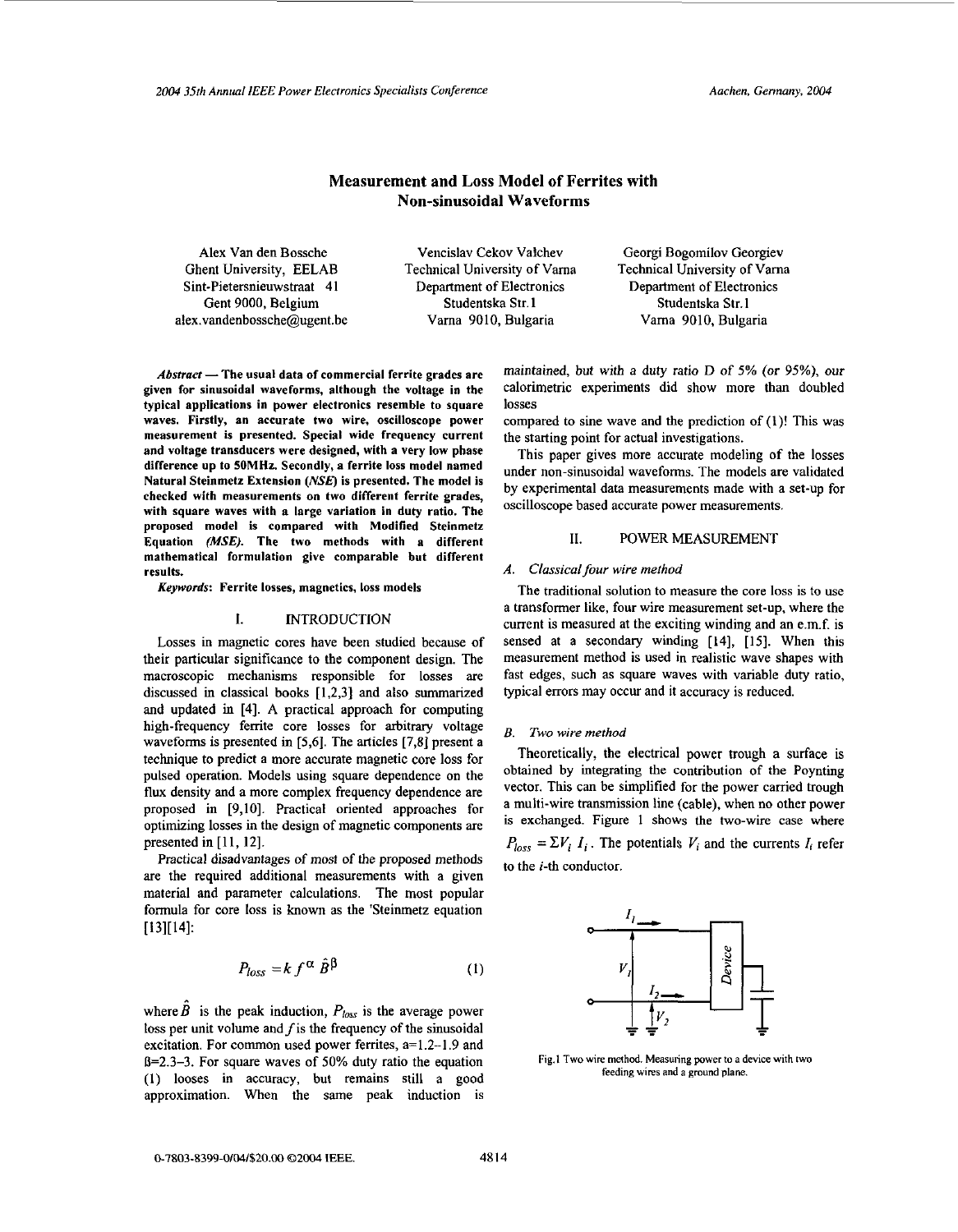The shown capacitor is a parasitic one. Care should be taken as when measuring currents or voltages at different places, errors may occur due to the phase delay of'the feeding wires. A current transformer is used for measuring  $I_1$ . In the measurement  $I_2$  can be neglected when  $V_2$  is zero.

At high frequency and high permeability materials, the copper losses can be kept low using an appropriate litz wire. This allows to use a simple total power loss measurement and to subtract the copper loss. To measure the total power **(I),** an oscilloscope can be used. Today oscilloscopes are capable of doing a data-acquisition with phase shifts lower than Ins. Also multiplication of channels is a standard function. But it is important that the power measurement has a wide bandwidth and especially a negligible phase shifi between current and voltage measurement.

### **C.** *Current and Voltage probes*

The actual usual operation frequencies for ferrites are ahout 20 kHz to I **MHz.** However, due to the fast voltage edges, it is good to extend the measuring characteristic up to 50 MHz. We have designed and used **a** current probe by a ring core TX36/23/15-3E25. The probe is designed to accept primary currents up to 20 A.tums **RMS** value. Designed voltage probe has the ratio 1:lOO. At low frequency, a high pass characteristic has been tuned to obtain a low phase shift between voltage and current measurement

The experimental amplitude-frequency characteristic of the current and voltage probes are given in Fig.2 and Fig.3.



Fig.2 Amplitude-frequency characteristic of the current probe, output  $V_{0,rms}$ =7.071 mV for 100 mA peak sine wave input.

The combination of both probes was tested in sine wave voltage. The obtained phase difference between the presented current and voltage probes is sufficient for measuring **square** wave forms in the range of **1** kHz to 1 **MHz.** 

Flux measurement is done by a passive integrator used to estimate the flux linkage of the core. A high accuracy of the peak-peak flux measurement is required as **1%** error generates ahout 2.5% error in the power.



#### *D. Ferrite power loss measurement set-up*

**A** half bridge configuration has been used, using a measurement platform [16]. A Yokohawa DL1540 digital oscilloscope is used. The average power is computed by the multiplying capability of channel 1 and channel 2. Exactly two periods are displayed, triggering at the zero crossing of the current. An averaging factor **of** 32 is used in the acquisition. The duty ratio is changed to obtain a variable waveform, while maintaining a constant peak-to-peak flux.

Two different material are measured: An ETD 44 core, 3F3 material, and EE42 **N67** material. A peak induction of 0.1T is maintained. The results are shown in Table **I.**  The same current waveform **(a** separate inductor is put in series) is applied to the coil without ferrite to measure the copper **loss.** In this case, the transverse field through the litz wire is similar to the case with ferrite, and the eddy current losses have the same order of magnitude.

To have an independent check of the power loss measurement, a calorimeter (20W size) test is done for D=50%. The comparison shows a 2% overestimation of the proposed measuring method to the calorimetric measurements, and for D=95%, with a 5% underestimation. These differences are low considering the operating frequency and the special waveforms.

**TABLE** I **POWER LOSS MEASUREMENTSAT** O.IT, **IOOKHZ, IOOT** 

| D   | $P_{meas}$ | $P_{cu}$ | Pę    | VM    | I [mA] | I[A]  |
|-----|------------|----------|-------|-------|--------|-------|
| [%] | ſW         | [mW]     | ſW    | rms   | mns    | p-p   |
| 50  | 0.983      | 3.332    | 0.979 | 35.02 | 350    | 1.208 |
| 55  | 1.004      | 3.349    | 1.001 | 35.39 | 349.6  | 1.208 |
| 60  | 1.015      | 3.35     | 1.012 | 35.68 | 349.6  | 1.208 |
| 65  | 1.058      | 3.373    | 1.055 | 37.01 | 349.4  | 1.208 |
| 70  | 1.113      | 3.453    | 1.110 | 38.5  | 349.4  | 1.208 |
| 75  | 1.189      | 3.496    | 1.186 | 40.69 | 349.6  | 1.208 |
| 80  | 1.332      | 3.55     | 1.328 | 44.09 | 348.9  | 1.208 |
| 85  | 1.622      | 3.757    | 1.618 | 49.03 | 348.4  | 1.208 |
| 90  | 2.154      | 3.944    | 2.150 | 57.49 | 349.5  | 1.232 |
| 95  | 4.144      | 4.483    | 4.140 | 77.64 | 368.1  | 1.328 |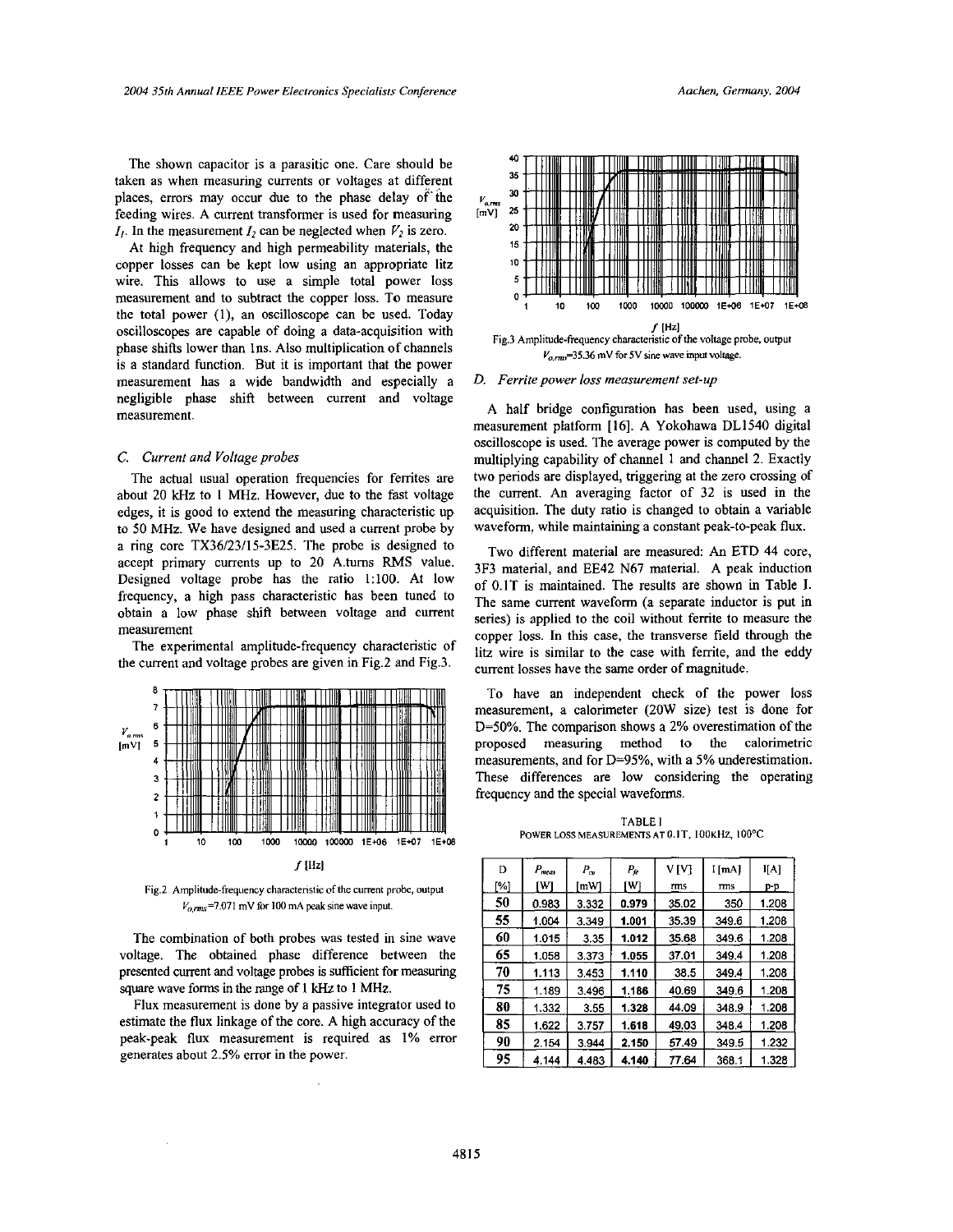## **111.** FERRITE LOSS MODEL

# *A. Identification of the Steinmetz Equation*

In ferrite materials, there is some dependency of the batch and also manufacturer data change in time. We measured the samples with sine waves to avoid this problem.

To define a working area, a reference frequency is defmed with a reference power and induction:

$$
k_{ref} = \frac{P_{ref}}{B_{ref}^{\beta} f_{ref}^{\alpha}}
$$
 (2)

$$
P = k_{ref} B^{\beta} f^{\alpha} = P_{ref} \left(\frac{B}{B_{ref}}\right)^{\beta} \left(\frac{f}{f_{ref}}\right)^{\alpha} \tag{3}
$$

The parameter  $\beta$  is fitted at the reference frequency **(IOOkKz),** for the reference induction (O.IT), and other levels (0.05 and 0.15T). The parameter a is determined using the losses at the reference induction at higher frequency. A second frequency of **250kHz** was taken as is lies between the second and third harmonic.

Here we give the values  $\alpha$  and  $\beta$  for two ferrite grades: 3F3 and N67, obtained after measuring the corresponding cores. The found value of  $\beta$  at 100°C is higher than the value at 25°C. The value of  $\alpha$  is higher at 100 kHz than at 25 kHz. The values are shown in Table II.

**TABLE** II **MEASURED MATERIAL CONSTAWS AT THE REFERENCE POINTS** 

| Material<br>Grade | Kref   | α     |      | Operational<br>conditions |
|-------------------|--------|-------|------|---------------------------|
| 3F3               | 0.0482 | 1.842 | 3.06 | 100°C, 100 kHz            |
| N67               | 0.1127 | 1.76  | 2.94 | 100°C, 100 kHz            |
| 3F3               | 17.26  | 1.31  | 2.9  | 100°C, 25 kHz             |

The parameters a and B are quite close to the actual data sheets (internet sites).

## *B. Modified Steinmetz Equation*

The 'Modified Steinmetz Equation' (MSE) is a known prediction of losses with non-sinusoidal waveforms. The modified Steinmetz equation [13,14,15] uses the root mean square (rms) value of dB/dt, and defines an equivalent frequency for which this rms value would correspond to a sinusoidal B. This derivative dB/dt is usually proportional with a voltage of a winding, which can easily be measured or calculated.

First, the rms value of dB/dt is calculated:

$$
\left(\left\langle \frac{dB}{dt} \right\rangle_{rms} \right)^2 = \frac{1}{T} \int_0^T \left| \frac{dB}{dt} \right|^2 dt \tag{4}
$$

Then, an equivalent frequency is defined as

$$
f_{eq} = \frac{2}{\left(2\pi \frac{B_{pp}}{2}\right)^2} \int_0^T \left(\frac{dB}{dt}\right)^2 dt
$$
 (4)

where  $B_{pp}$  is peak-to-peak induction value;

 $T = 1/f$  is the period of the operating frequency.

Note that  $f_{ed} = f$  for sine wives. The equivalent frequency is used to apply the original Steinmetz equation to compute the losses.

The losses in MSE are then given as

$$
P_{MSE} = k f_{eq}^{\alpha} \hat{B}^{\beta} f \tag{6}
$$

where  $f_{eq}$  is an 'equivalent frequency';

*f* is the operating frequency;

 $\alpha$  and  $\beta$  are the exponents, derived under sine excitation.

The origin of the losses in ferrite is nor pure eddy current, nor pure hysteresis but can be attributed to excess losses. The modified Steinmetz equation is clearly a good model when the losses depend **on** the square of *dB/dt,* i.e. when  $\alpha = 2$ . But the question remains for other values of  $\alpha$  .

#### *C. Natural Steinmetz Extension*

In a quasi-static approach, no power loss is generated during moments where B is constant. The losses can be represented as a surface in the B/H loop. A natural way to include the frequency dependence is to include a dependence on  $dB/dt$  with power  $\alpha$ , dictated by the frequency dependence. A similar type of equation has been mentioned as a possibility in **[I31** and other only more involved solutions have been elaborated, which do not increase the accuracy.

We propose the following loss model called 'Natural Steinmetz Extension':

$$
P_{NSE} = \left(\frac{\Delta B}{2}\right)^{\beta-\alpha} \frac{k_N}{T} \int_{0}^{T} \left|\frac{dB}{dt}\right|^{\alpha} dt \tag{7}
$$

This equation is consistent with the Steinmetz equation (1) for sine waves, if  $k_N$  is defined as: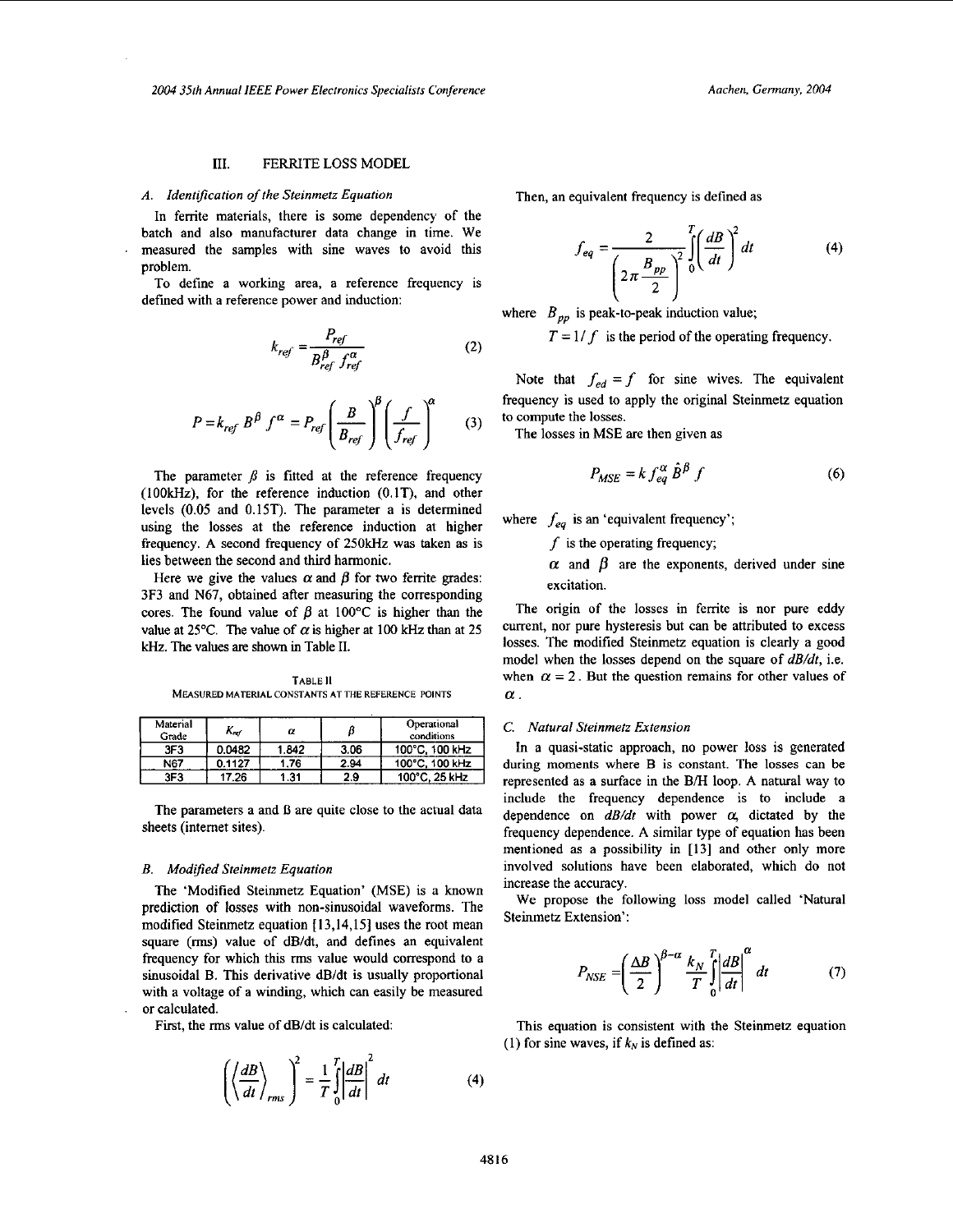$$
k_N = \frac{k}{(2\pi)^{\alpha - 1} \int_0^{2\pi} |\cos \theta|^\alpha d\vartheta}
$$
 (8)

where k comes form the equation (1). The value  $k_x/k$  is a constant, once  $\alpha$  is known. Figure 4 shows this relation.



Fig. 4 Ratio of the constants  $k_N/k$ , as a function of  $\alpha$ .

For a square wave voltage with duty ratio  $D$ , the equation (7) can be simplified to:

$$
P_{NSE} = k_N f^{\alpha} (\Delta B)^{\beta} \left( \left( \frac{2}{D} \right)^{\alpha} + \left( \frac{2}{1 - D} \right)^{\alpha} (1 - D) \right) \tag{9}
$$

and then *to:* 

$$
P_{NSE} = k_N (2f)^{\alpha} (\Delta B)^{\beta} (D^{1-\alpha} + (1-D)^{1-\alpha}) \qquad (10)
$$

where *f* is the operating frequency;

 $\Delta B$  / 2 is the peak induction;

*D* is the duty ratio of the square wave voltage

Note: The second and third harmonics are dominant at moderate values of duty ratio *D.* For extreme values of *D*  (95%), a higher value of  $\alpha$  could give better matching to the actual losses.

The specific loss predictions  $(P<sub>V</sub>)$ , losses per unit volume) calculated by NSE, the equation (8), are shown in Fig. *5,* Fig.6 and Fig.7 for the femte grades 3F3 and N67 at 100 **kHz** and 25 **KHz,** 0.1 T. The same graphs show the experimental measurements for square voltage waveforms with  $D=50\% - 95\%$ .

The computed results of the 'Modified Steinmetz Equation' (MSE), equation *(5),* and the classical Steinmetz Equation (1) with corresponding  $\alpha$  and  $\beta$  for sine wave, are also shown in the same graphs. The experiments were made with an ETD 44 core, 3F3 material grade and an EE42 core, N67 material grade.



**Fig.5 Specific ferrite** core **losses with quare voltage waveforms for ferrite grade 3F3 at** 100 **kHr, IOOT, 0.1 T as a function of**  duty ratio  $D$ ; the experiments are the circles; the Natural Steinmetz Extension is the solid curve (NSE), for  $\alpha$ =1.842;  $\beta$ **=3.06; the Modified Steinrnetz** Equation **(5) is the dashed** *curve (MSE)*; classical Steinmetz Equation (1) is dash-dot curve (SE).

The given comparisons show that the matching with the experimental results for NSE is within 5% for duty ratio *D* up to 90%. The small difference for *D=95%* can be explained by the high frequency content at that point and the fact that material characteristics show a higher  $\alpha$  at higher frequencies.



Figd **Specific ferrite core losses with square voltage waveforms for ferrite grade N67 at** 100 **kHz,** IOOT, 0.1 **T as a function** of duty ratio *D*; the experiments are the circles; the Natural **Steinmetz Extension is the solid curve** *(NSE)***, for**  $\alpha = 1.76$ **;** *B* **=2.94; the Modified Steinmetz Equation (5) is the dashed curve**  *(MSE)*; **classical Steinmetz Equation (1) is dash-dot curve (SE).**